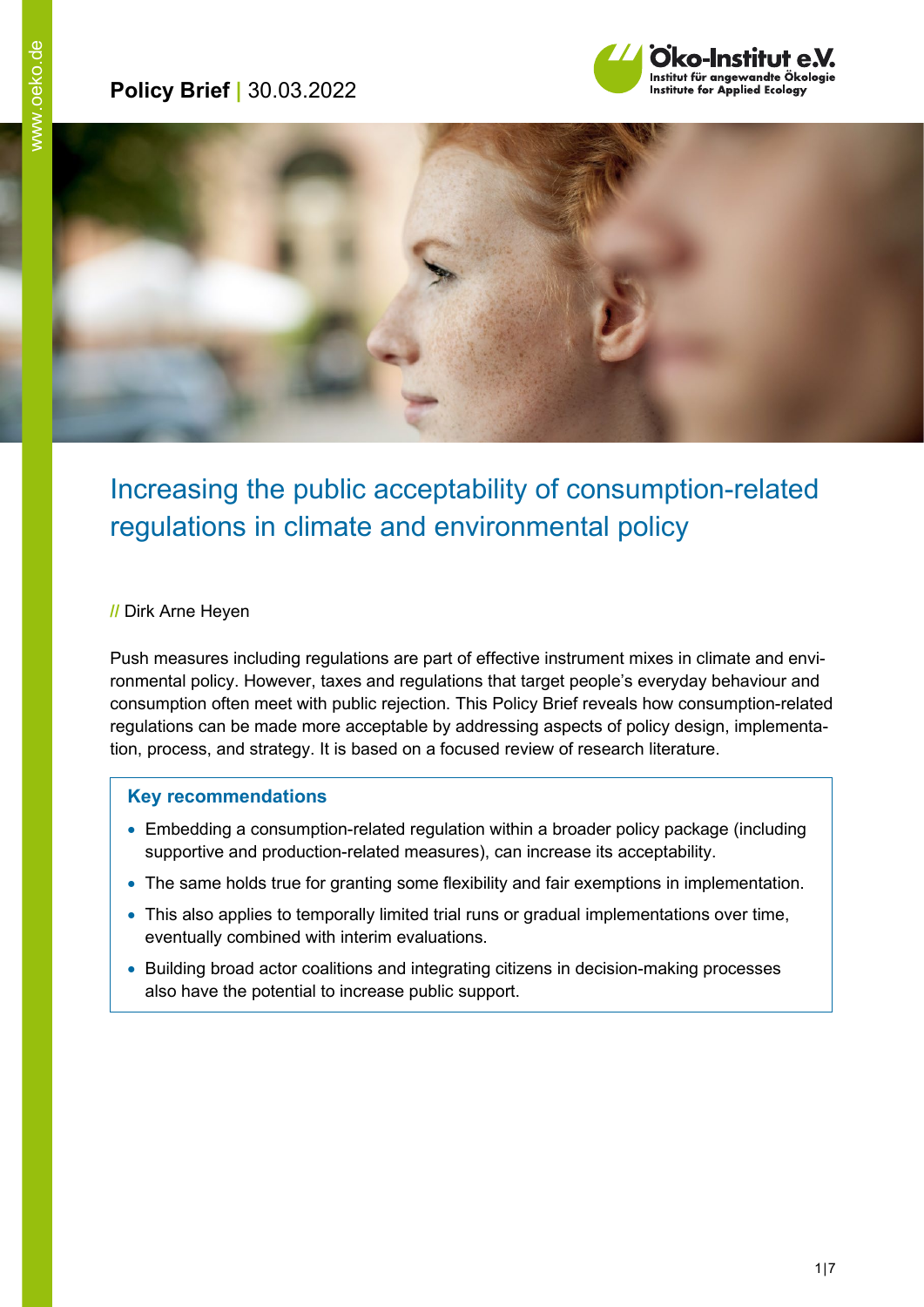### **Introduction**

The mitigation of climate change and other environmental problems requires a mix of ambitious policy measures that address different sectors, consumption areas and target groups. The so far limited success of climate policy in particular indicates a need for further action with regard to creating effective and coherent policy mixes, addressing both production and consumption, combining support of green innovations with phase-out of unsustainable artefacts, and smartly combining different types of policy instruments, from rather soft pull measures to more demanding push measures. Push measures include pricing instruments as well as regulatory measures like rules, standards and bans (also called "command-and-control instruments" or "regulatory law", in the following "regulation" or "regulatory measures").

Media coverage as well as research studies show that pull measures usually meet with higher public acceptability<sup>[1](#page-1-0)</sup> than push measures, especially when they target consumers rather than producers (e.g., Groot & Schuitema 2012; Kantenbacher et al. 2018; Wicki et al. 2019). Push measures who require efforts or behaviour changes in consumers' everyday life are particularly unpopular compared to technological requirements in consumption choices (Bothner et al. 2019; Groot & Schuitema 2012).

Much research has been carried out not only on the acceptability of different environmental policy instruments but also on the influence of (relatively stable) country- and personality-specific factors, including individual beliefs and perceptions, on support levels (see the literature reviews by Drews & van den Bergh 2016, and by Ejelöv & Nilsson 2020). There has been much less research on politically influenceable factors like concrete policy design and implementation, especially regarding regulatory measures (there is more on price instruments like  $CO<sub>2</sub>$  taxes and their revenue recycling). This is highly regrettable from a political action perspective.

Based on a review of international research literature as well as own case studies within the PARC research project<sup>[2](#page-1-1)</sup>, this Policy Brief presents the resulting policy rec-ommendations for increasing the acceptability of consumption-related<sup>[3](#page-1-2)</sup> regulatory policy proposals in the future.<sup>4</sup> Specific Policy Briefs have already been published (in German) on the PARC case-study issues, i.e., legal requirements for the use of renewable energies (RES) for heat generation in buildings (Braungardt & Degen 2021), and restrictions of urban car traffic (Blanck & Jakob 2021).

<span id="page-1-0"></span><sup>&</sup>lt;sup>1</sup> Acceptability is defined here as an affirmative attitude toward a policy proposal before its implementation. Positive attitudes may, but do not necessarily, lead to active support.

<span id="page-1-1"></span><sup>&</sup>lt;sup>2</sup> "Public acceptability and political feasibility of regulating consumption" (PARC), running from December 2020 to June 2021 (cf. Heyen et al. 2021 for detailed results in German).

Means here behaviour-related, or product-related if restricting consumption options.

<span id="page-1-3"></span><span id="page-1-2"></span>It must be pointed out that there has been only limited research so far on politically influenceable factors on the acceptability of consumption-related regulations. Many findings must be validated in further research. Moreover, due to the focus of most studies on specific acceptability factors, we ultimately still know very little about their *relative* importance (Drews & van den Bergh 2016; Ejelöv & Nilsson 2020). While the PARC case studies looked at a large range of factors (in particular politically influenceable ones), they faced the difficulty that the different factors could be examined ex-post with varying robustness.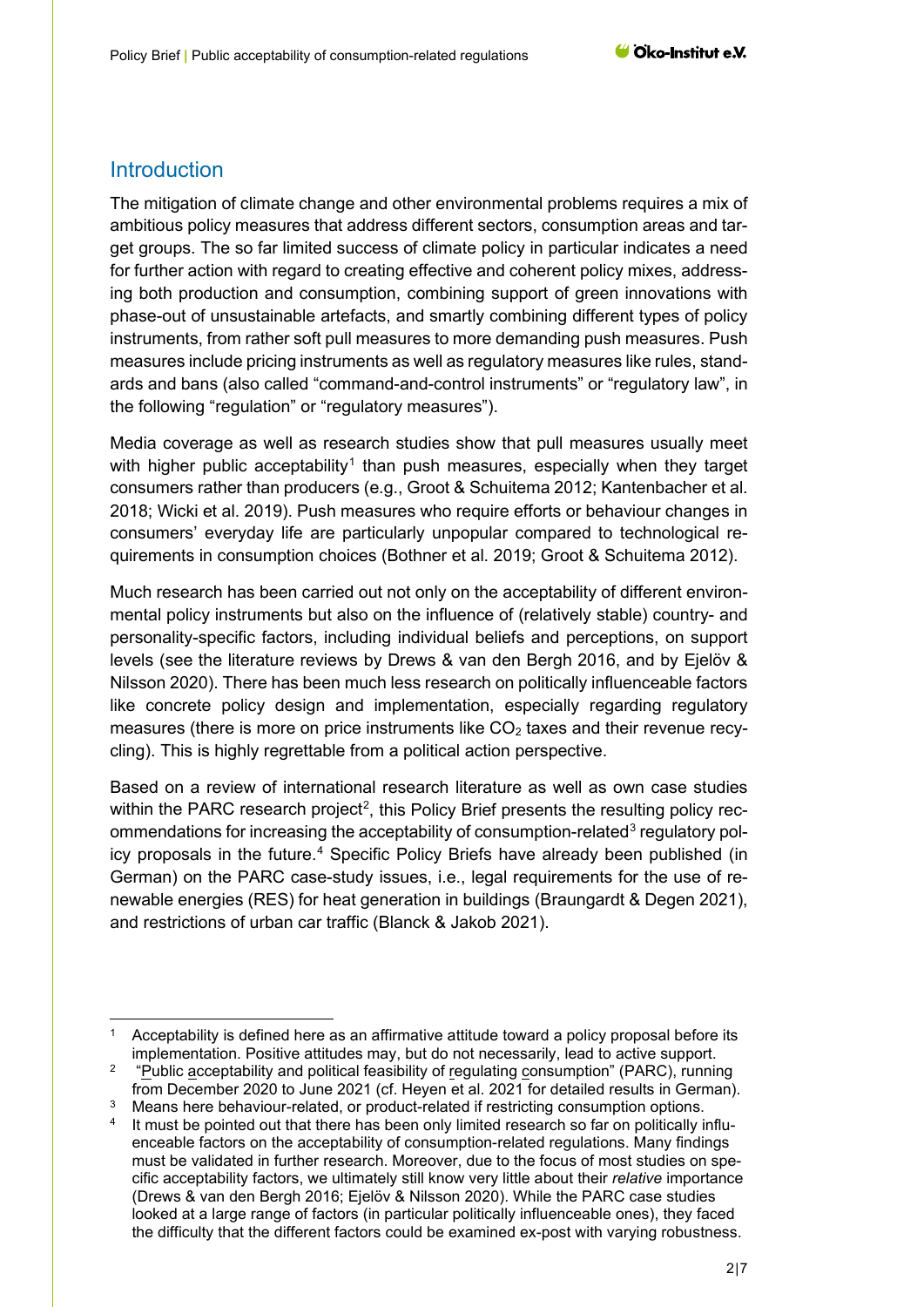# Recommendations on policy design and implementation

Studies indicate that consumption-related **push measures meet with greater acceptability if they are combined with soft, supportive measures** like information or subsidies in policy packages. By doing so, personally felt consequences, which are important for people's acceptability judgments (cf. Drews & van den Bergh 2016; Ejelöv & Nilsson 2020) will presumably be assessed more positively. In the transport sector, for example, it has been proven that an expansion of and price reductions in public transport increase the acceptability of car traffic restrictions (Fesenfeld 2020b; Pfeiffer et al. 2021; Wicki et al. 2019). In the case of the RES-heating regulations in Baden-Wuerttemberg, users rated the financial support for implementing measures as particularly positive (Degen & Braungardt 2021). Information campaigns and free advisory services can also have a positive impact on public support (ibid.; Pfeiffer et al. 2021; Wicki et al. 2020). Thus, if not already introduced in advance, measures that make the politically desired behaviour or technology financially attractive and/or easy to implement should be introduced in parallel, at the latest. Policymakers should particularly emphasize the beneficial policy elements (Fesenfeld 2020a).

**Stricter requirements for production processes and products as part of a policy package can also increase public acceptability of consumption-related regulations**, probably because people feel that they do not bear the sole burden in environmental protection. For example, strict environmental and animal welfare standards on the production side increased the acceptability of entire policy packages including consumption-side policy instruments for sustainable nutrition (Fesenfeld 2020b).

Moreover, **choice options and exemption clauses can increase a measure's acceptability**. While being under-researched so far, the PARC case studies found some evidence for this factor: Stakeholders and citizens positively assessed that the regulations on renewable heating energy provide for multiple technology options, substitute measures, and exemptions in the case of technically impossible implementation or economically unreasonable burdens (Degen & Braungardt 2021). The measures for car-reduced zones provide exemptions for, e.g., people with disabilities or local businesspeople (Pfeiffer et al. 2021). Given the importance of fairness perceptions for acceptability assessments (cf. Bergquist et al. 2021), **exemptions should be designed in such a way that most people regard them as fair**.

Some studies conclude that **introducing a measure initially for a limited period of time ("trial run") has a positive effect on acceptability**. Wicki et al. (2020) show in survey results on transport measures in Switzerland that even the announcement of a trail run with subsequent evaluation increases the acceptability of policy packages. The (non-regulatory) example of a congestion charge in Stockholm shows what a trail run can achieve. Public support in polls increased by 18 % during the trial, and in the subsequent referendum a majority voted in favour of the measure (Schuitema et al. 2010). Moreover, trial runs, which can also be spatially limited, have the potential to improve the design of a measure through policy learning (see, e.g., Bauknecht et al. (2021) on policy experiments). However, a trial run only makes sense in the case of behaviour-related measures whose implementation cannot be avoided (e.g., in the case of car-reduced districts). In the case of measures that require private investments (e.g., regulations on heating technology), trials without financial incentives make little sense, as their implementation can be avoided by delaying investments.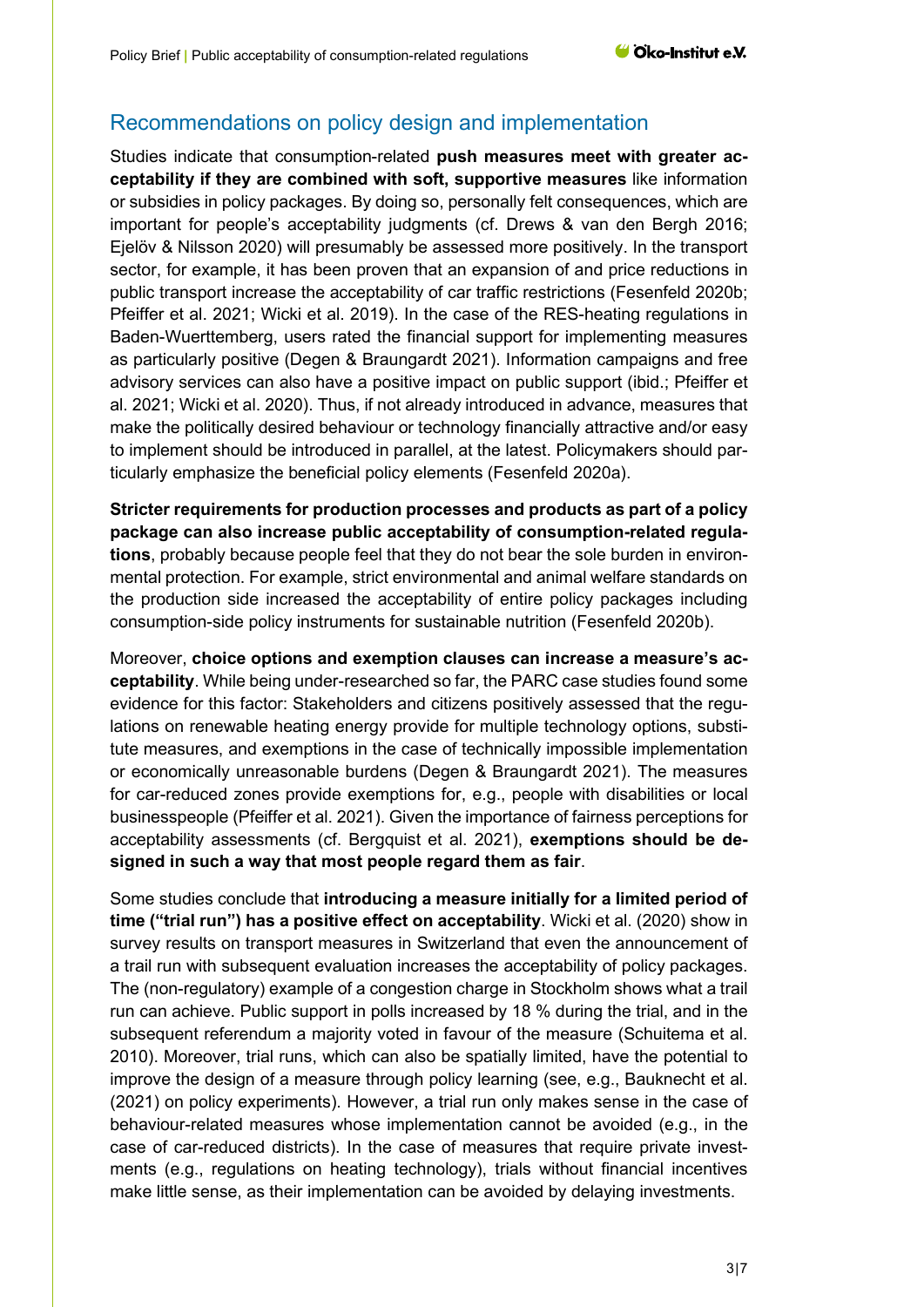As an alternative to trial runs, a **gradual implementation** – or "policy sequencing" (Pahle et al. 2018) – **with an increasing "stringency over time" (ibid.) could also ensure greater acceptability**. Such a tightening of instruments over time occurs regularly in practice, especially in the case of push measures: from  $CO<sub>2</sub>$  taxes and emissions trading to regulatory measures such as the phase-out of light bulbs (Stegmaier et al. 2014) or those from the PARC case studies. It is also standard in cases of terminating (dismantling) public policies or organisations (Bauer et al. 2012; Heyen et al. 2017; Pal & Weaver 2003). However, the exact acceptability effect of such sequencing has hardly been empirically investigated.

### Recommendations on strategic and procedural aspects

Beyond policy design and implementation, it seems advisable, especially in the case of push measures, to strategically prepare, time and communicate policy proposals.

Environmental policy measures are more likely to be accepted if there is a **high level of public problem awareness and knowledge** (Bergquist et al. 2021; Drews & van den Bergh 2016). As far as possible, policy actors should therefore try to contribute to such awareness and knowledge. Moreover, there is often a higher level of problem awareness and higher acceptability of countermeasures within windows of opportunities, for example, in cases of disasters (Alló & Loureiro 2014; Owen et al. 2012). The media analysis in the PARC case study on Hamburg's RES-heating regulation suggests that the high issue salience of climate change in the wake of Fridays-for-Future demonstrations 2019 has promoted positive media coverage and public acceptability of the measure (Degen & Braungardt 2021).

The acceptability of a measure also depends on the expected effectiveness and perceived fairness (Bergquist et al. 2021; Drews & van den Bergh 2016; Ejelöv & Nilsson 2020). It therefore seems advisable to **commission robust impact assessments at an early stage**. These can lead to an improvement of the proposed measures, and they can help to inform the public debate and possibly refute inaccurate claims made by opposing actors. As already indicated in the context of trial runs, but not limited to those, there is also evidence that the **announcement and the real execution of transparent and independent monitoring or of an interim evaluation** can have a positive effect on the public support for the introduction, continuation or tightening of a measure (Fesenfeld et al. 2022; Heyen et al. 2021; Wicki et al. 2020).

Furthermore, the **results of representative surveys should also be actively communicated if they show that the majority of people supports the measure**. Studies on pricing instruments have shown that people are more likely to find a measure acceptable if they think (or are informed) that the measure is supported by a majority (Bolsen et al. 2013; Groot & Schuitema 2012). Representative surveys are also important because political actors perceive public preferences often selectively or biased (Broockman & Skovron 2018; Hertel-Fernandez et al. 2019).

Moreover, when it comes to contentious issues, people often base their opinions on the positions of (organised) actors whom they trust and with whom they share a common worldview (DeCaro et al. 2017; Glynn et al. 2018). Analyses of Swiss referendums on environmental policy proposals show that their success depends on the extent to which political parties and associations expressed their support (Pleger 2019; Stadelmann-Steffen 2011). The attitude of advising craftspeople and chimney sweeps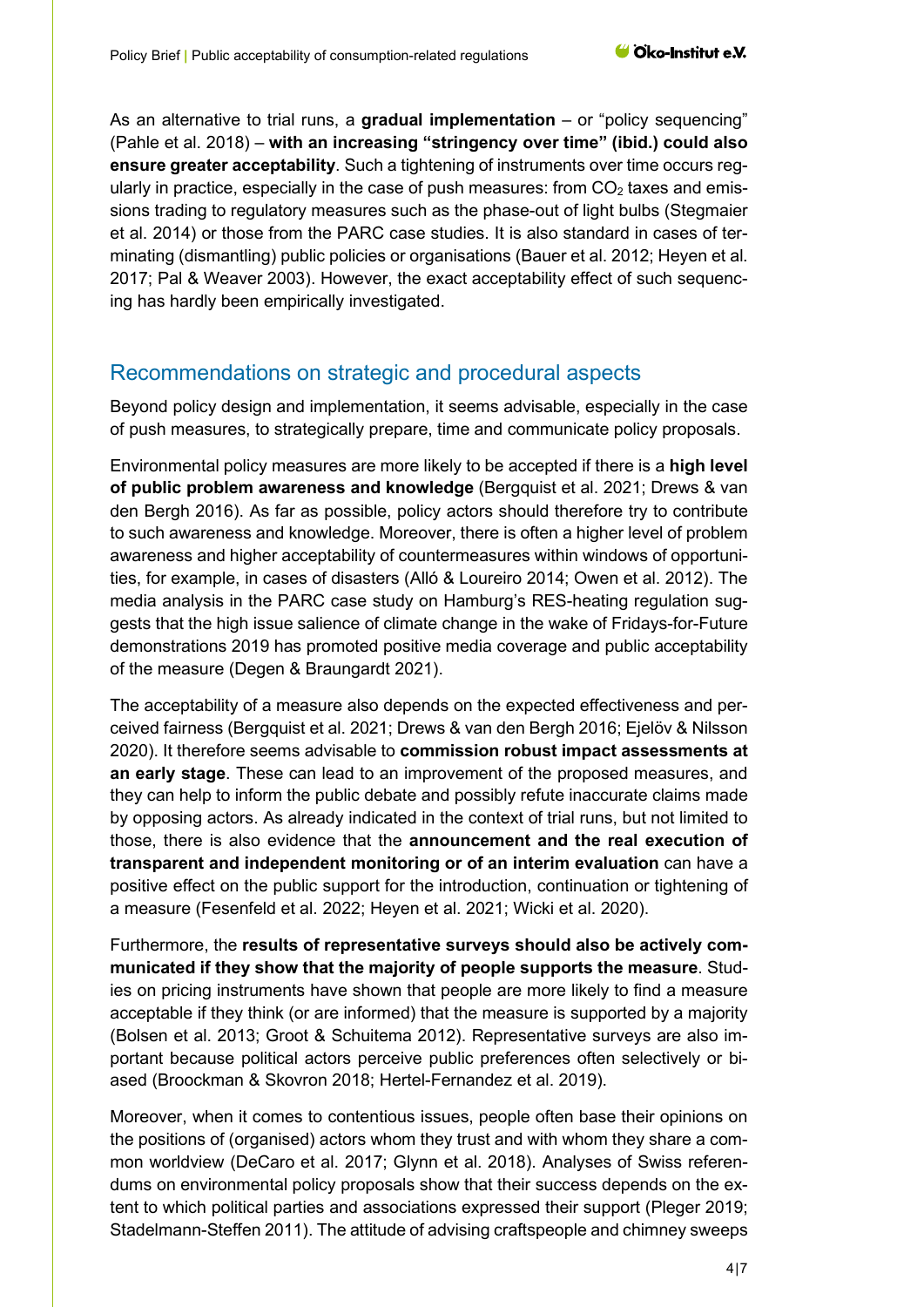to the EE-heating obligations in Baden-Wuerttemberg had a high influence on the measure's acceptance by the citizens concerned (Heyen et al. 2021). Thus, it seems recommendable to **build a broad actor coalition**, which is facilitated by emphasising the co-benefits of climate and environmental policy. In addition, **stakeholders important for the implementation of the measures should be involved**. In Baden-Wuerttemberg, for example, information events and workshops were offered for craftspeople and chimney sweeps (Degen & Braungardt 2021).

Finally, the **citizens themselves should be involved at an early stage and have real opportunities to exert influence**. Studies find at least slightly positive effects on public support through real-world participation processes in the context of local environmental policy (Newig et al. 2012; Ross et al. 2014), in the context of focus groups and deliberation groups (Lo et al. 2013; Stoll-Kleemann et al. 2001), and in the context of surveys and interviews on citizen assemblies (Kuntze & Fesenfeld 2021). In the PARC project cases of car-reduced zones in Ghent and Ottensen, there have been multiple participation formats ranging from information stands and surveys to workshops, focus groups and a "citizens' cabinet" that enabled the residents to have a say in the design of urban space. According to the actors involved, these formats have significantly increased public support (Pfeiffer et al. 2021).

### **Conclusions**

Consumption-related regulations, which are often rather unpopular, can be made more acceptable by addressing issues of policy design, implementation, process, and strategy as discussed in this Policy Brief. Most of the recommendations are, in principle, also applicable beyond regulatory measures. When applying some of the recommendations, such as exemption clauses or a gradual implementation, possible negative consequences for a measure's effectiveness must be examined and weighed against the acceptance benefits.

### References

Alló, M.; Loureiro, M. L. (2014): The role of social norms on preferences towards climate change policies: A meta-analysis. In: Energy Policy 73, pp. 563–574.

Bauer, M. W.; Jordan, A.; Green-Pedersen, C.; Héritier, A. (ed.) (2012): Dismantling public policy, Preferences, strategies, and effects. Oxford: Oxford University Press.

Bauknecht, D. et al. (2021): How to design an evaluate a Regulatory Experiment, A Guide for Public Administrations.

Bergquist, M.; Nilsson, A.; Harring, N.; Jagers, S. (2021): Determinants for Accepting Climate Change Mitigation Policies: A Meta-Analysis, Manuscript / Preprint.

Blanck, R., Jakob., M. (2021): Städte für Menschen, nicht für Autos: Autoreduzierte Quartiere erfolgreich umsetzen. Policy Brief. Oeko-Institut.

Bolsen, T.; Leeper, T. J.; Shapiro, M. A. (2013): Doing What Others Do. In: American Politics Research 42 (1), pp. 65–89.

Bothner, F.; Dorner, F.; Herrmann, A.; Fischer, H.; Sauerborn, R. (2019): Explaining climate policies' popularity, An empirical study in four European countries. In: Environmental Science & Policy 92, pp. 34–45.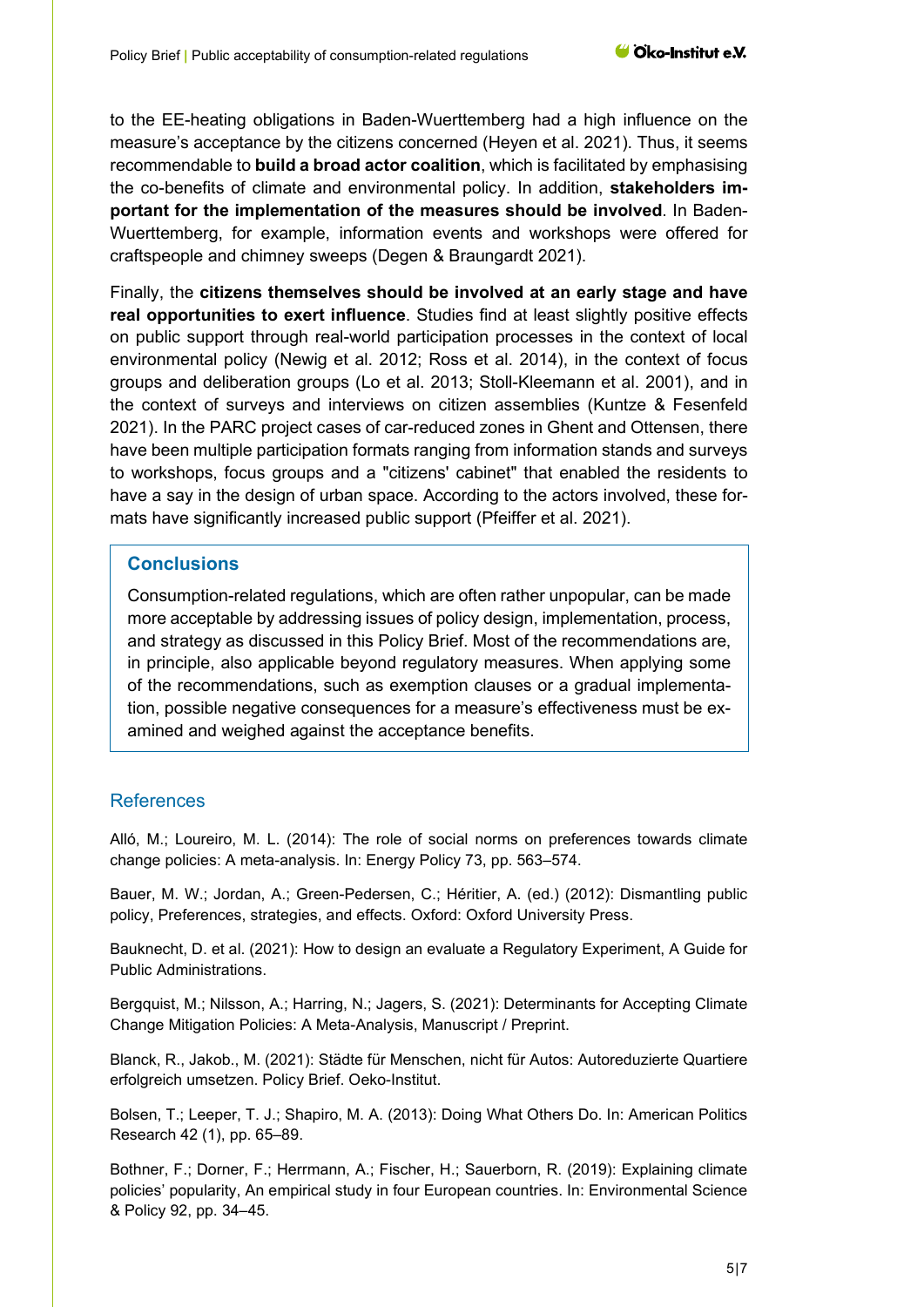Braungardt, S., Degen., S. (2021): Ausstieg aus dem Heizen mit fossilen Energien: Empfehlungen für eine gesellschaftlich akzeptierte Umsetzung. Policy Brief. Oeko-Institut.

Broockman, D.; Skovron, C. (2018): Bias in Perceptions of Public Opinion among Political Elites. In: Am Polit Sci Rev 112 (3), pp. 542–563.

DeCaro, D. A.; Arnol, C. A. T.; Boama, E. F.; Garmestani, A. S. (2017): Understanding and applying principles of social cognition and decision making in adaptive environmental governance. In: E&S 22 (1), pp. 1–33.

Degen, S.; Braungardt, S. (2021): Vorgaben zu Heizungstechnologien in Wohngebäuden. Case-tudy Annex I in Heyen et al. (2021).

Drews, S.; van den Bergh, J. C. (2016): What explains public support for climate policies? A review of empirical and experimental studies. In: Climate Policy 16 (7), pp. 855–876.

Ejelöv, E.; Nilsson, A. (2020): Individual Factors Influencing Acceptability for Environmental Policies, A Review and Research Agenda. In: Sustainability 12 (6), p. 2404.

Fesenfeld, L. P. (2020a): The Effects of Policy Design Complexity on Public Support for Climate Policy. In: SSRN Journal.

Fesenfeld, L. P. (2020b): The Political Feasibility of Transformative Climate Policy, Public Opinion about Transforming Food and Transport Systems. Dissertation, ETH Zürich.

Fesenfeld, L.; Rudolph, L.; Bernauer, T. (2022): Policy framing, design and feedback can increase public support for costly food waste regulation. In: Nat Food 3, pp. 227–235.

Glynn, C. J.; Herbst, S.; Lindeman, M.; O'Keefe, G. J.; Shapiro, R. Y. (2018): Public Opinion. Third edition. London: Taylor and Francis.

Groot, J. I. de; Schuitema, G. (2012): How to make the unpopular popular? Policy characteristics, social norms and the acceptability of environmental policies. In: Environmental Science & Policy 19-20, pp. 100–107.

Hertel-Fernandes, A.; Mildenberger, M.; Stokes, L.C. (2019): Legislative Staff and Representation in Congress. In: Am Polit Sci Rev 113 (1), pp. 1–18.

Heyen, D. A. et al. (2021): Konsumbezogenes Ordnungsrecht in der Umwelt- und Klimapolitik, Gesellschaftliche Akzeptanz und ihre Einflussfaktoren. Working Paper 2/2021. Oeko-Institut.

Heyen, D. A.; Hermwille, L.; Wehnert, T. (2017): Out of the comfort zone! Governing the Exnovation of Unsustainable Technologies and Practices. In: GAIA (4), pp. 326–331.

Kantenbacher, J.; Hanna, P.; Cohen, S.; Miller, G.; Scarles, C. (2018): Public attitudes about climate policy options for aviation. In: Environmental Science & Policy 81, pp. 46–53.

Kuntze, L.; Fesenfeld, L. P. (2021): Citizen assemblies can enhance political feasibility of ambitious climate policies. In: SSRN Journal.

Lo, A. Y.; Alexander, K. S.; Proctor, W.; Ryan, A. (2013): Reciprocity as Deliberative Capacity: Lessons from a Citizen's Deliberation on Carbon Pricing Mechanisms in Australia. In: Environment and Planning C: Government and Policy 31 (3), pp. 444–459.

Newig, J.; Jager, N.; Challies, E. (2012): Führt Bürgerbeteiligung in umweltpolitischen Entscheidungsprozessen zu mehr Effektivität und Legitimität? Erste Ergebnisse einer Metaanalyse von 71 wasserpolitischen Fallstudien. In: ZPol 22 (4), pp. 527–564.

Owen, A. L.; Conover, E.; Videras, J.; Wu, S. (2012): Heat Waves, Droughts, and Preferences for Environmental Policy. In: Journal of Policy Analysis and Management 31 (3), pp. 556–577.